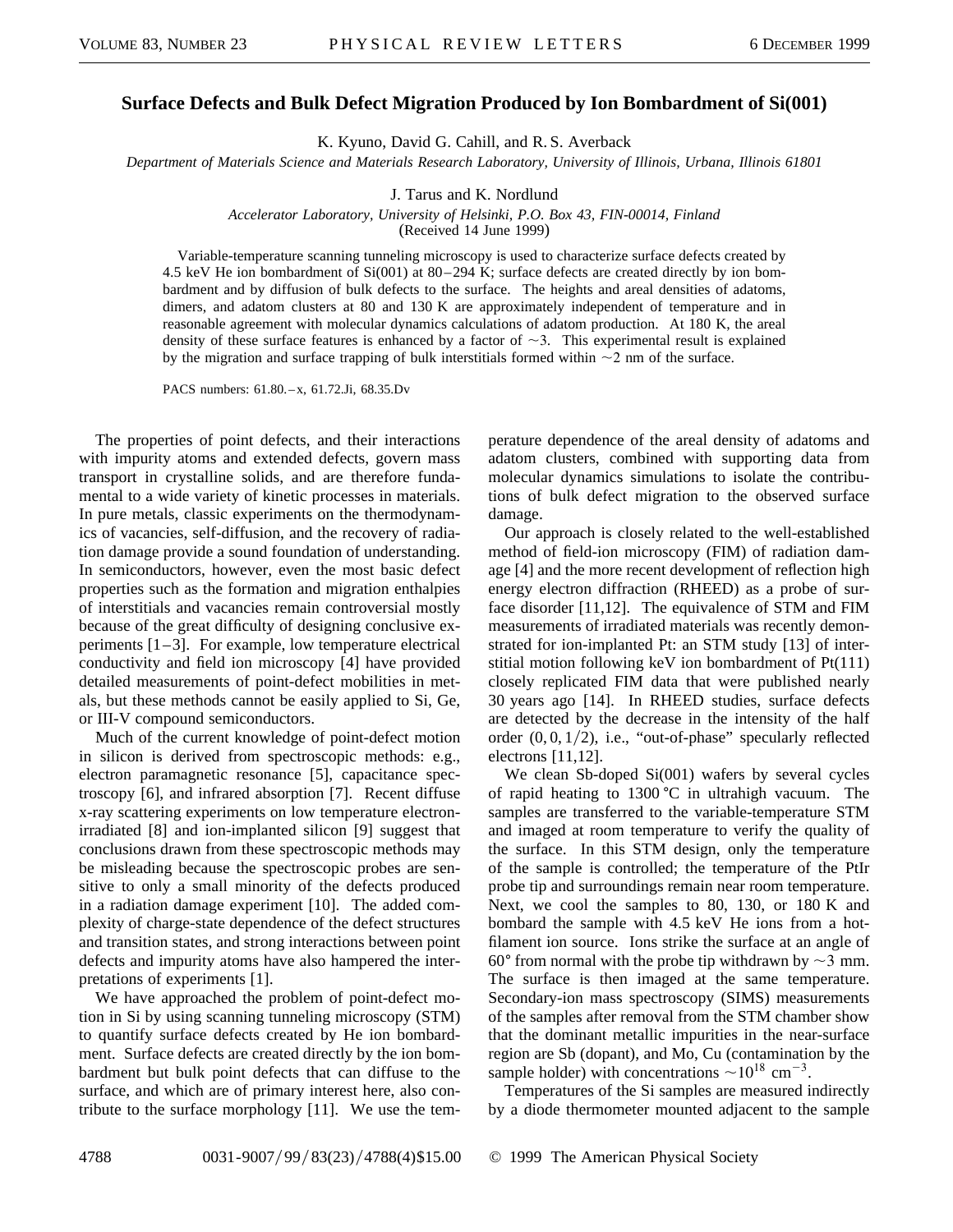holder; the temperature difference between the sample and the thermometer was calibrated using a thermocouple attached to a test wafer. In the worst case, at  $T = 80$  K, this temperature difference is  $\approx$  25 K.

The He ion flux is  $5.7 \times 10^{10}$  ions cm sec<sup>-1</sup> at the sample; the He gas pressure in the STM chamber is  $\approx$  2  $\times$  $10^{-8}$  Torr, and the background pressures of CO and H<sub>2</sub>O are  $\approx$  1  $\times$  10<sup>-10</sup> Torr. Ion flux is calibrated by measuring the total current collected by a test sample constructed from a Au-coated substrate. By biasing the gold film  $to < -10$  V, secondary electrons are repelled from the surface and the measured current is the sum of the incident ion current and the current of secondary electrons. The secondary electron yield for He bombardment of Au in our geometry is  $\approx$  1.1 [15]. Samples are irradiated for 5 min (ion fluence of  $1.7 \times 10^{13}$  ions cm<sup>-2</sup>), imaged by STM, irradiated for a second period of 5 min, and imaged again. These ion doses are intermediate to the range of ion doses investigated by Bedrossian [12].

Classical molecular dynamics (MD) simulations are used to provide a description of the defect state prior to defect migration. The temperature of the simulation box was set to 0 K at the beginning of each simulation. We simulated 1450 events with Si-Si interactions modeled by a modified form of the Tersoff semiempirical potential [16] and a purely repulsive potential for the He-Si interaction [17]. The simulation cell holds  $\approx$  2000 atoms; the Si(001) surface is given the  $2 \times 1$  dimer reconstruction prior to starting the simulation. Periodic boundaries are used in the *x*-*y* directions with temperature scaling applied to these boundaries and to the bottom *z* surface. He atoms that reach a boundary are stopped. The system is evolved for 2 ps; after this length of time the structure of the simulation remains approximately constant. Vacancies and interstitials are identified by the number of atoms within each primitive cell of the lattice [16].

Figure 1 shows STM images of surface defects following ion bombardment. The density of surface vacancylike defects is mostly due to the large background density of "missing dimers defects" of the thermally cleaned surfaces prior to ion bombardment. Adatomlike defects (adatoms, ad-dimers and larger adatom clusters) are rarely observed on the initial surface, and therefore, we focus our analysis and discussion on our measurements of adatoms and adatom clusters. Also, since we cannot easily distinguish the number of adatoms in a surface protrusion, we will analyze all surface protrusions collectively and refer to them using the term "bright spot"—following the practice used for FIM [14].

We analyze each image by measuring the height *h* of each bright spot for bright spots with  $h > 0.3a$ , where *a* is the monolayer step height,  $a = 0.136$  nm. An STM does not directly measure the heights of atoms in general, STM topographies are determined by the small electronic state density at a distance of  $\sim 0.4$  nm from the surface. Nevertheless, we have found that the



FIG. 1. STM images of Si(001) bombarded by 4.5 keV He ions at 180 K. (a)  $1.7 \times 10^{13}$  ions cm<sup>-2</sup> and (b) 3.4  $\times$  $10^{13}$  ions cm<sup>-2</sup>. The areas of the images are (a)  $40 \times 27$  nm<sup>2</sup> and (b)  $20 \times 13$  nm<sup>2</sup>. Adatoms, dimers, and adatom clusters are visible as "bright spots" that are  $\sim$ 1 nm in diameter.

measured heights of the bright spots with  $h > 0.3a$  are reproducible and, at least for our imaging conditions of large negative sample bias  $(-2.7 V)$ , relatively insensitive to the geometry and electronic structure of the probe tip. Measurements of bright spots with  $h < 0.3a$  become increasingly unreliable with decreasing *h*, and for this reason we exclude those features from our analysis.

The analysis of  $\approx 3000$  bright spots is summarized in Fig. 2 where we plot histograms of heights for the 8 experimental conditions (4 temperatures, and 2 ion doses) we studied. All of the histograms have a peak near  $h = a$ . We tentatively identify the majority of bright spots with  $h \approx a$  as ad-dimers since most are located at the center of dimer rows and are approximately circular, see Fig. 1. Ad-dimers can be created directly by the ion bombardment—approximately 40% of adatoms produced in the MD simulations are part of an ad-dimer or larger adatom cluster—but low temperature surface diffusion [18,19] must also play a role in their formation, particularly at  $T > 180$  K.

In most cases, the histograms increase again at  $h <$ 0.6*a* and appear to peak at  $h < 0.3a$ . The density of  $h <$ 0.6*a* bright spots is particularly pronounced at 180 K and ion dose  $3.4 \times 10^{13}$  ions cm<sup>-2</sup>. These  $h < 0.6a$  bright spots are more widely distributed within the  $2 \times 1$  surface reconstruction. We have chosen to focus our experiments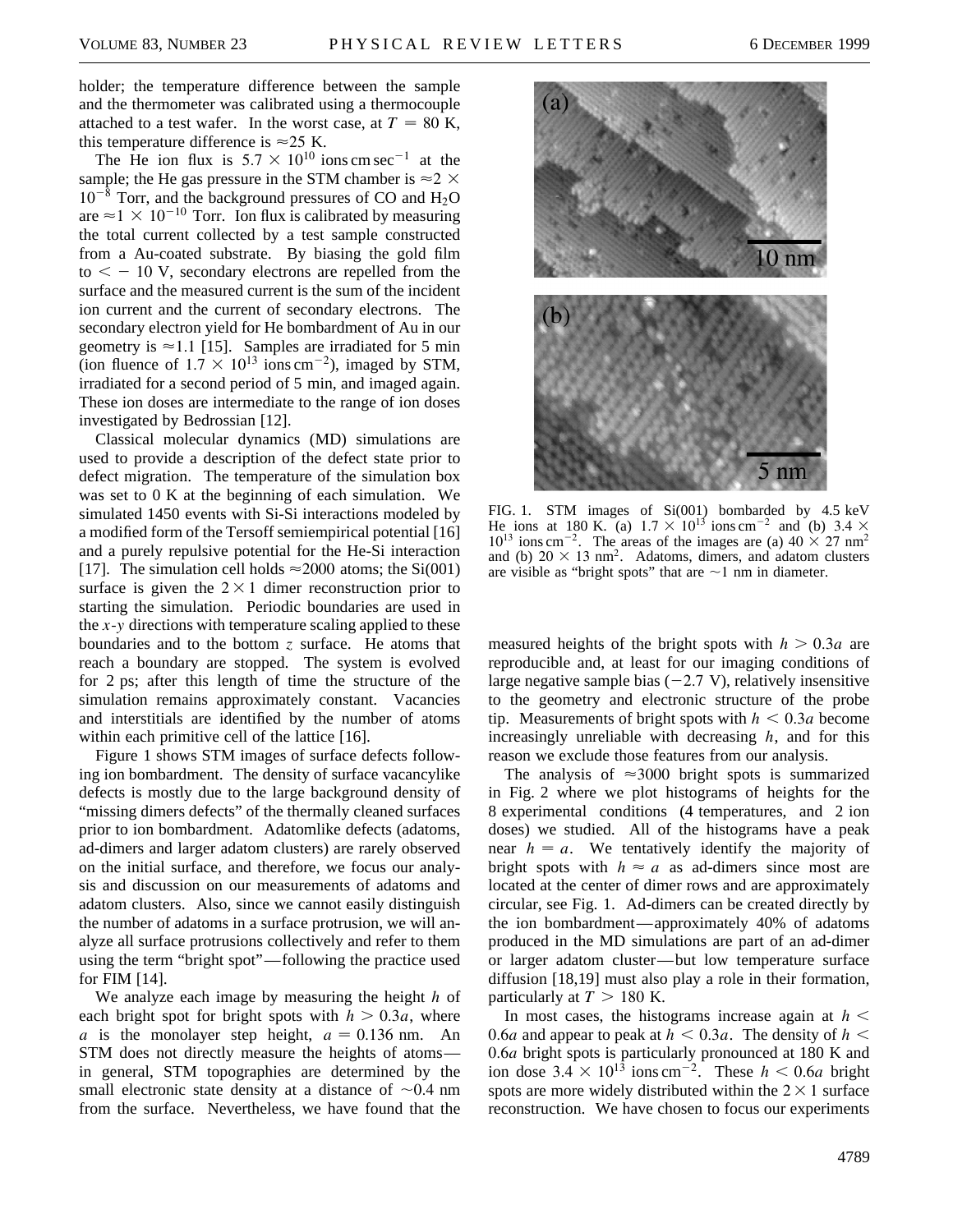

FIG. 2. Histograms of the heights of bright spots measured from STM images for ion doses of (a)  $1.7 \times 10^{13}$  ions cm<sup>-2</sup> and (b)  $3.4 \times 10^{13}$  ions cm<sup>-2</sup>. The data symbols are labeled by the temperature of the sample during ion bombardment and imaging. The height of one monolayer is  $a = 0.136$  nm. The dashed line in (a) shows the calculated distribution of adatom heights from molecular dynamics simulations scaled to the same ion dose as the experiments.

on measurements of a large number of bright spots at moderate resolutions rather than a detailed analysis of a small number of bright spots at high resolution, but we note that a significant fraction appear similar to the offcenter structures identified by Wolkow [18] as Si adatoms. Not all of these bright spots, however, can be confidently identified as isolated Si adatoms. Figure 2 shows that  $h \leq 0.6a$  bright spots are also present on the 294 K surface. Since Si adatoms have not been observed during deposition at room temperature [20], we conclude that most of these structures are more complex than a simple adatom.

Figure 2a also includes a histogram of the heights of adatoms that are produced by our MD simulations. The similarity of the computational height distribution of adatoms to the experimental data is surprisingly good considering the limitations of this comparison: (i) the STM sees only adatom clusters, not individual adatoms and the STM heights are influenced by the electronic structure; and (ii) the MD results are dependent, of course, on the accuracy of the potentials and exclude activated processes because of the short simulation time (2 ps). The yield of adatoms produced in the MD simulations is a factor of  $\sim$ 3 larger than the measured density of bright spots at the lowest temperatures, 80 and 130 K.

To more clearly show the temperature dependence of the STM data, we plot in Fig. 3 the total areal density of bright spots with heights in the range  $0.3 < h/a < 1.6$ . The density is approximately constant at 80 and 130 K, is largest at 180 K, and has an intermediate value at 294 K. The lower density of bright spots at 294 K is probably caused by the healing of surface defects and surface diffusion of adatoms. We envision 3 atomicscale processes that could become activated at  $130 <$  $T < 180$  K and produce the enhancement in the density of bright spots at 180 K: (i) migration of bulk vacancies to the surface and the subsequent creation of dimer vacancies [21] and adatoms; (ii) changes in the structure of surface defects that increase the fraction of adatomlike surface defects that are visible to the STM; and (iii) migration of bulk interstitials to the surface.

We can safely exclude the first mechanism since each additional bright spot would have to have to be associated with at least one missing dimer and the density of missing-dimer defects in the STM images does not increase significantly at 180 K. The activation of a surface mechanism is harder to rule out; in fact, an abrupt *increase* in RHEED specular intensity of ion irradiated Si(001) surface annealed at  $\approx$ 160 K was interpreted as evidence of the annihilation of surface vacancies and adatoms [12]. Our data, however, would require a more complex mechanism that converts adatoms not detected by STM into bright spots.

We propose that the migration of bulk interstitials is the most satisfactory explanation of the enhanced density of bright spots at 180 K. This assertion is supported by diffuse x-ray scattering measurements of electronirradiated Si [8] and Si bombarded by 4.5 keV He atoms



FIG. 3. Areal density of bright spots with heights in the range  $0.3 < h/a < 1.6$  plotted as a function of temperature for both ion doses.